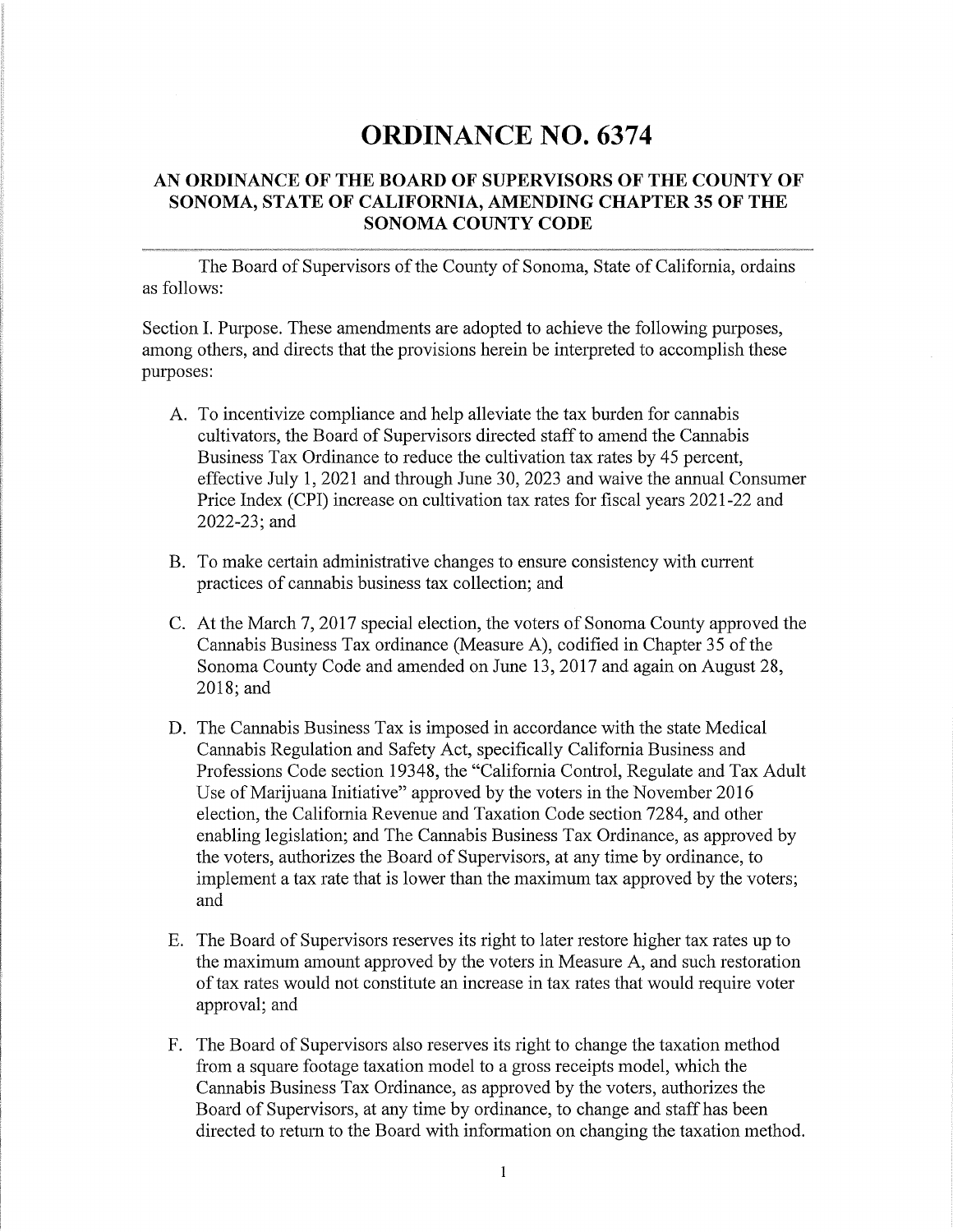Section IL Amendments. Chapter 35 of the Sonoma County Code is amended as follows (text to be added is shown in *bold italics,* text to be deleted is shown in strikethrough):

- A. **Amendment to Definitions.** The following definition within Section 35-4 is hereby added:
	- a. *"Operator" means the individual authorized to represent the person applying for or operating pursuant to a permit authorizing any commercial cannabis activity pursuant to this chapter.*
- **B. Amendments to Tax Imposed.** The following subsections are hereby amended and added to read as follows:
	- a. Section  $35-5(a)(1)$  is amended to read as follows: Every person who is engaged in commercial cannabis cultivation in the unincorporated area of the county shall pay an annual commercial cannabis business tax either:  $(1)$  at a rate of up to ten dollars  $(\$10.00)$  per square foot of outdoor cultivation area, thirty eight dollars (\$38.00) per square foot of indoor cultivation area, and twenty-two dollars (\$22.00) per square foot of mixedlight cultivation area, *and thirty-eight dollars (\$38.00) per square foot of indoor cultivation area,* or (2) at a rate of up to ten percent (10%) of gross receipts per fiscal year. When the rate is determined on a square footage basis, on July 1 of each fiscal year succeeding the year of imposition of a square footage based tax on commercial cannabis cultivation, the amount of the tax shall be increased by the most recent change in the annual average of the Consumer Price Index ("CPI") for all urban consumers in the San-Francisco-Oakland-San Jose areas as published by the United States Government Bureau of Labor Statistics. However, no CPI adjustment resulting in a decrease of any tax imposed by this subsection shall be made. *Notwithstanding the foregoing, for FY 21-22 and FY 22-23, the tax rate shall not be increased by any increase in the most recent CPI*. The tax under this subsection shall not be imposed unless and until the board of supervisors, by ordinance, takes action to: ( 1) specify whether the tax on commercial cannabis cultivation will be imposed on a square footage or gross receipts basis, and (2) set a tax rate not to exceed the maximum rates established herein.
	- b. Section 35-5(a)(4) is amended to read: Pursuant to subsection (a), the commercial cannabis business tax on commercial cannabis cultivation is to be imposed on a square footage basis, and is set at the following rates, with permit types as defined in Chapter 26 of the Sonoma County code:

| <b>Permit Type</b> | <b>Rate Per Square</b><br>-Foot |
|--------------------|---------------------------------|
| <b>Outdoor</b>     |                                 |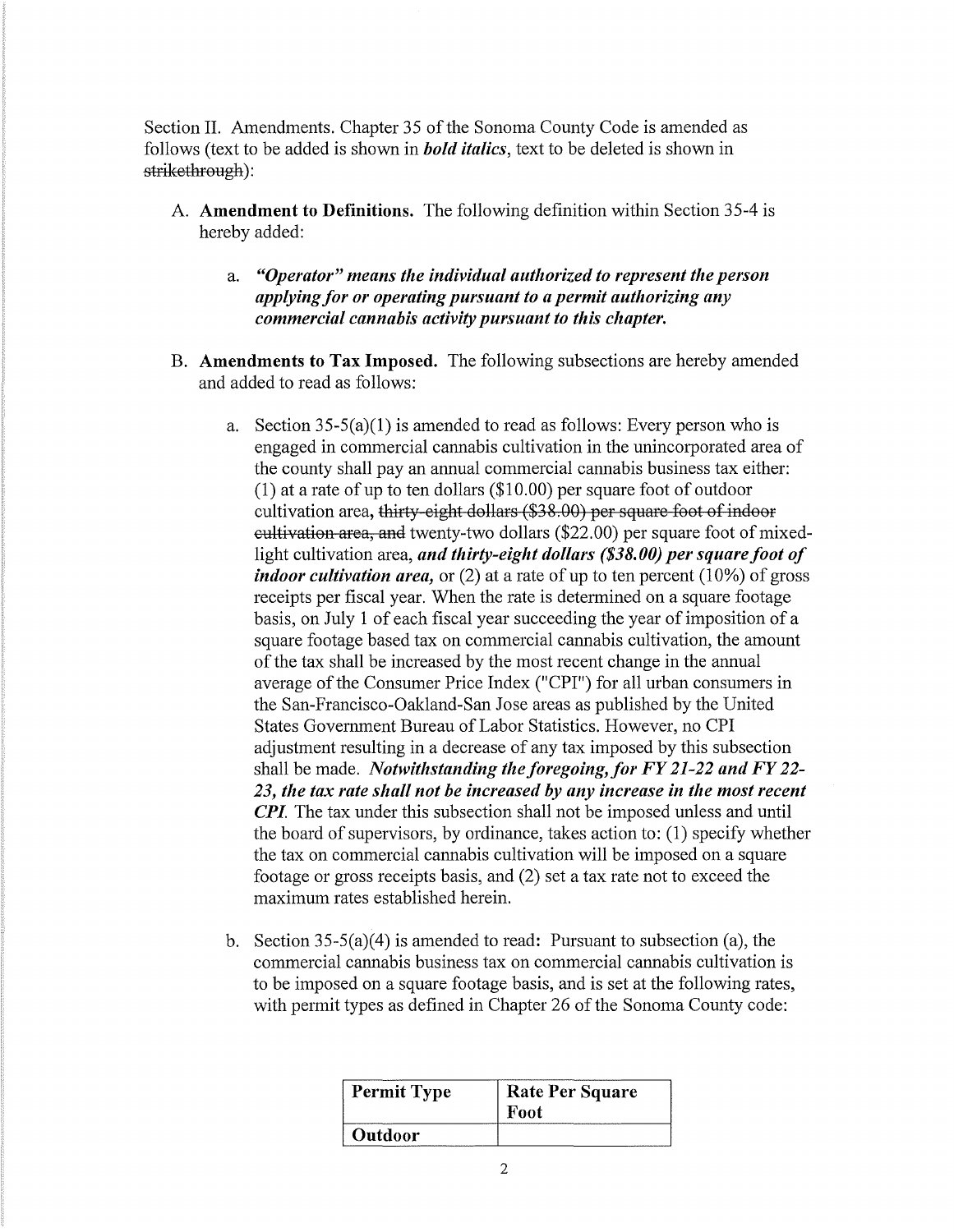| 1C: Cottage        | \$1.00  |
|--------------------|---------|
| 1: Specialty       | \$1.50  |
| 2: Small           | \$2.00  |
| 3: Medium          | \$2.00  |
| <b>Mixed Light</b> |         |
| 1C: Cottage        | \$2.25  |
| 1B: Specialty      | S4.50   |
| 2B: Small          | \$6.50  |
| 3B: Medium         | \$6.50  |
| Indoor             |         |
| 1C: Cottage        | \$3.75  |
| 1A: Specialty      | \$7.50  |
| 2A: Small          | \$11.25 |
| 3A: Medium         | \$11.25 |
| Mixed Light        |         |
| 1C: Cottage        | \$2.25  |
| 1B: Specialty      | \$4.50  |
| 2B: Small          | \$6.50  |
| 3B: Medium         | \$6.50  |

c. Section 35-5(a)(7) is added to read as follows: *Section 35-5(a)(7)* – *Notwithstanding Subsection 35-5(a)(4), and pursuant to subsection 35- 5(a)(3), the Board of Supervisors is implementing a lower tax rate for all persons engaged in commercial cannabis cultivation in the unincorporated area of the County for Fiscal Years 2021-22 and 2022- 23 only. The cultivation tax rates are hereby reduced by 45% as follows:* 

| <b>Permit Type</b>    | Rate Per Square |
|-----------------------|-----------------|
|                       | <b>Foot</b>     |
| <i><b>Outdoor</b></i> |                 |
| 1C: Cottage           | \$0.62          |
| 1: Specialty          | <b>SO.93</b>    |
| 2: Small              | \$1.24          |
| 3: Medium             | \$1.24          |
| <b>Mixed Light</b>    |                 |
| 1C: Cottage           | 81.39           |
| 1B: Specialty         | \$2.78          |
| 2B: Small             | <b>S4.02</b>    |
| 3B: Medium            | \$4.02          |
| Indoor                |                 |
| 1C: Cottage           | \$2.32          |
| 1A: Specialty         | S4.64           |
| 2A: Small             | 86.96           |
| 3A: Medium            | 86.96           |

C. **Amendments to Reporting and Remittance of Tax.** The following subsections are hereby amended: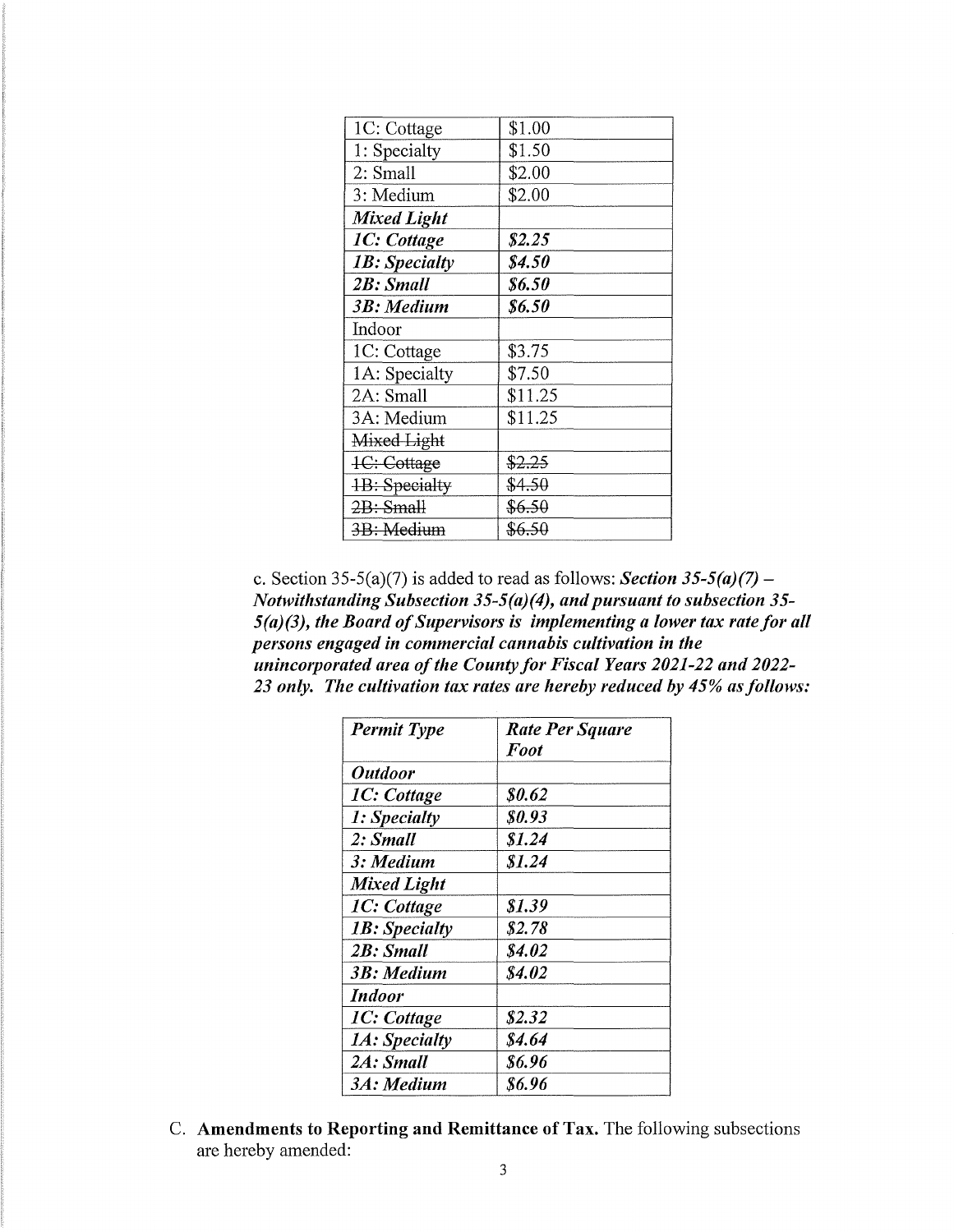- a. Section 35-6 The commercial cannabis business tax imposed by this Chapter shall be imposed on a fiscal year basis and shall be due and payable in quarterly installments as follows:
- b. Section 35-6(c) All tax statements shall be completed on forms prescribed *by the Treasurer-Tax Collector.* The tax statement may include a request for adjustment of the tax due to square footage authorized but not utilized for cultivation, and/or crop loss, along with evidence substantiating the square footage utilized and/or crop loss. The substantiating evidence must include a cultivation *area (canopy)* verification performed by the Department of Agriculture/Weights & Measures. The cultivation verification may be performed and provided within a reasonable period after submission of the tax statement requesting adjustment. *The cultivation area (canopy) verification shall be requested by the Operator and performed prior to the harvest, and must be provided to the Treasurer-Tax Collector to confirm an adjustment on a tax statement.*  Any decision to prorate or adjust the tax will be made at the sole discretion of the County. A fee may be adopted by the Board of Supervisors and collected by the agency having jurisdiction or the Treasurer-Tax Collector to pay for the cost of investigating, verifying, and opining on such request for adjustment of the tax.
- D. **Amendments to Payments and Communications Timely Remittance.** The following section is hereby amended:
	- a. Section 35-8 Whenever any payment, statement, report, request or other communication is due, it must be received by the Treasurer-Tax Collector on or before the final due date. A postmark will not be accepted as timely remittance. If the due date falls on Saturday, Sunday or a holiday, the due date shall be the next regular business day on which the County is open to the public.
- E. **Amendments to Waiver of Penalties.** The following section and subsections are hereby amended and subsection 35-12(b) is deleted as follows:
	- a. Section 35-12 Waiver of Penalties *and Interest.* The Treasurer-Tax Collector may waive *interest accrued, and* the first and second penalties of ten percent each imposed upon any person if:
	- b. Section  $35-12(a)$  The person provides evidence satisfactory to the Treasurer-Tax Collector that failure to pay timely was due to circumstances beyond the control of the person and occurred notwithstanding the exercise of ordinary care and the absence of willful neglect, and the person paid the delinquent business tax-and accrued interest owed the county prior to applying to the Treasurer-Tax Collector for a waiver. *A waiver may be granted only once during any twenty-fourmonth period.*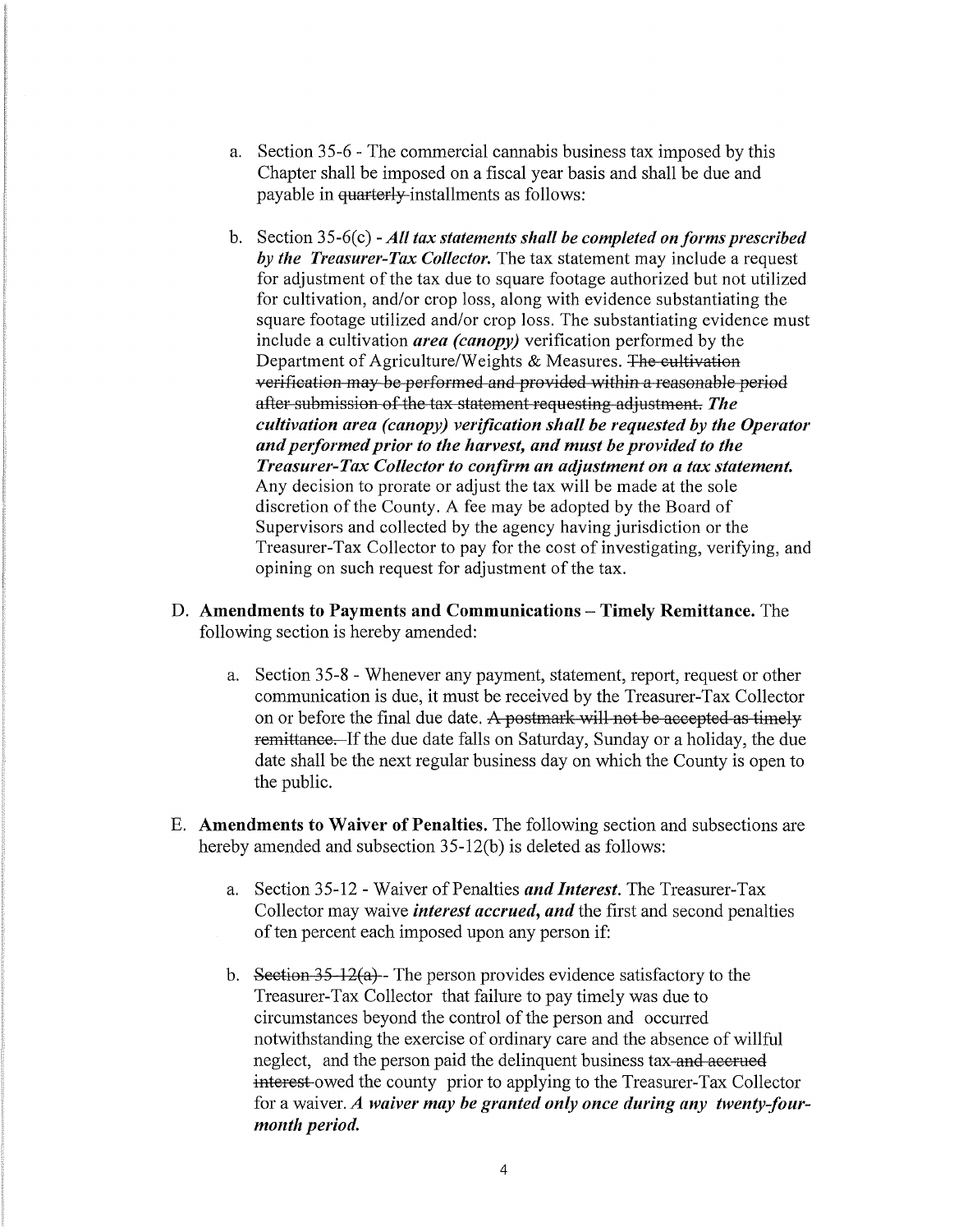- c. Section  $35-12(b)$  The waiver provisions specified in this subsection shall not apply to interest accrued on the delinquent tax and a waiver shall be granted only once during any twenty-four-month period.
- F. **Amendments to Audit and Examination of Records and Equipment.** The following subsection is hereby amended:
	- a. Section 35-20(a) The treasurer-tax collector, *and his or her designees and agents,* shall have the power to audit and examine all books and records of persons engaged in cannabis businesses, including both state and federal income tax returns, California sales tax returns, bank statements, or other evidence documenting the gross receipts of persons engaged in cannabis businesses, and, where necessary, all equipment, of any person engaged in cannabis businesses in the county, for the purpose of ascertaining the amount of commercial cannabis tax, if any, required to be paid by the provisions hereof, and for the purpose of verifying any statements or any item thereof when filed by any person pursuant to this chapter. If such person, after written demand by the treasurer-tax collector, refuses to make available for audit, examination or verification such books, records or equipment as the administrator requests, the treasurertax collector may, after full consideration of all information within his or her knowledge concerning the cannabis business and activities of the person so refusing, make an assessment in the manner provided in Sections 35-25 and 35-26 of any taxes estimated to be due. The treasurertax collector may collect a fee adopted by the board of supervisors to pay for the cost of examination and audit should the books and records be provided in a form insufficient to allow the treasurer-tax collector to make a determination of tax due.
- G. **Amendments to Tax Assessment Notice Requirements.** The following section is hereby amended:
	- a. Section 35-26 *Notice of* Tax Assessment Notice Requirements. The notice of *tax* assessment, if *necessary per Section 25,* shall be served upon the person by personal delivery, *or* electronic mail addressed to the person at the electronic mail address he or she shall register with the Treasurer-Tax Collector for the purpose of receiving notices provided under this Chapter, or by a deposit of the notice in the United States mail, postage prepaid thereon, addressed to the person at the address of the location of the business or to such other address as he or she shall register with the Treasurer-Tax Collector for the purpose of receiving notices provided under this Chapter; or, should the person have no address registered with the Treasurer-Tax Collector for such purpose, then to such person's last known address or electronic mail address. For the purposes of this Section, a service by mail is complete at the time of deposit in the United States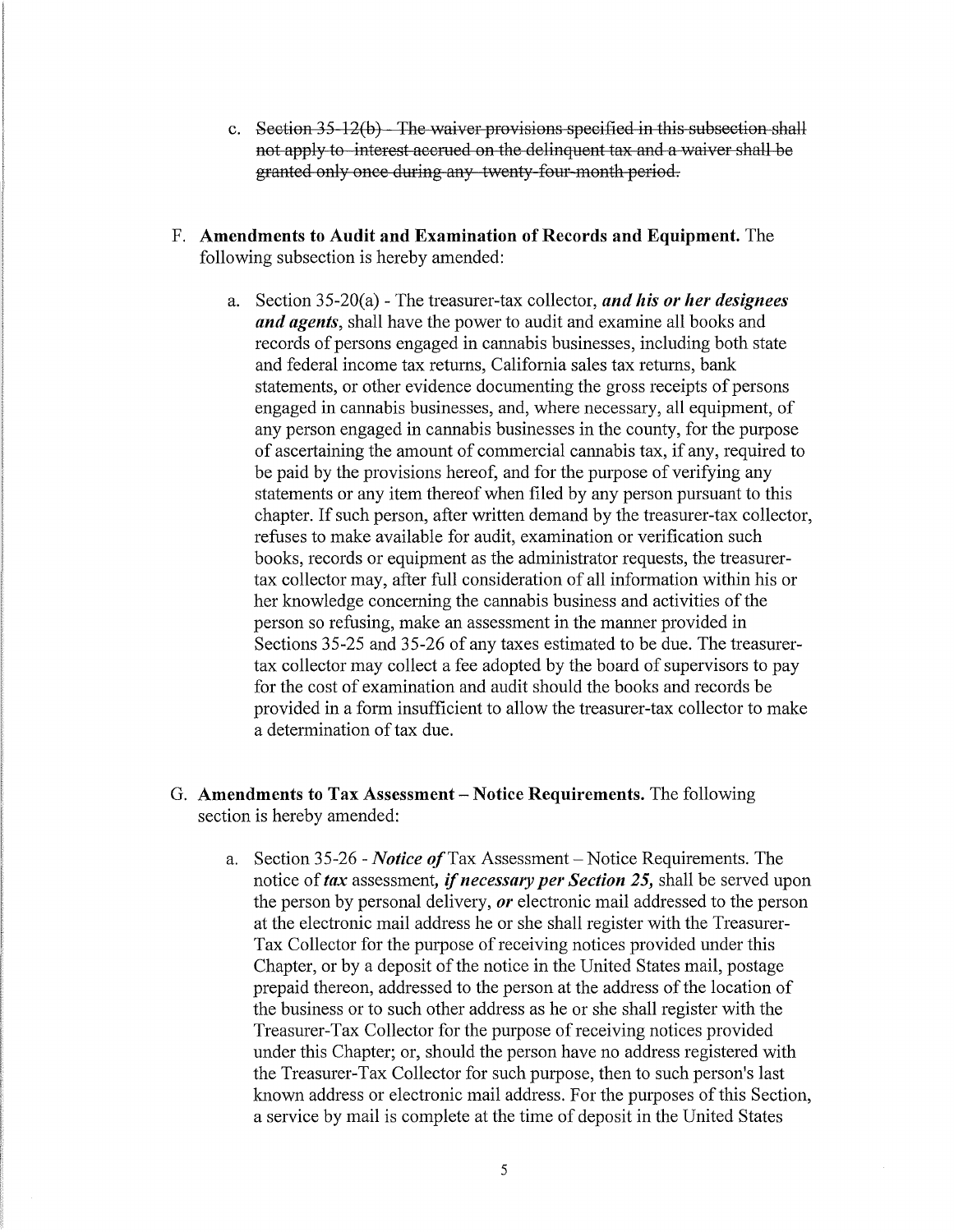mail. For purposes of this Section, a service by electronic mail is complete at the time of transmission of the electronic mail.

- H. **Amendments to Tax Assessment - Hearing, Application, and Determination.**  The following section is hereby amended:
	- a. Section 35-27 Within ten (10) business days after the date of service *of the Notice of Assessment,* the person may apply in writing to the Treasurer- Tax Collector for a hearing on the assessment. If application for a hearing before the County is not made within the time herein prescribed, the tax assessed by the Treasurer- Tax Collector shall become final and conclusive. Within thirty  $(30)$  business days of the receipt of any such application for hearing, the Treasurer-Tax Collector shall cause the matter to be set for hearing before him or her not later than thirty-five (35) business days after the receipt of the application, unless a later date is agreed to by the Treasurer-Tax Collector and the person requesting the hearing. Notice of such hearing shall be given by the Treasurer-Tax Collector to the person requesting such hearing not later than five (5) business days prior to such hearing. At such hearing said applicant may appear and offer evidence why the assessment as made by the Treasurer-Tax Collector should not be confirmed and fixed as the tax due. After such hearing the Treasurer-Tax Collector shall determine and reassess the proper tax to be charged and shall give written notice to the person in the manner prescribed in Section 26 for giving notice of assessment. The amount determined to be due shall be payable after-*within* thirty (30) calendar days of written notice unless it is appealed to the Board of Supervisors.
- I. **Amendments to Appeal from Treasurer-Tax Collector Determination Filling.** The following section is hereby amended:
	- a. Section 35-28 Any taxpayer aggrieved by any decision of the Treasurer-Tax Collector with respect to the amount of tax, interest, penalties and fees, if any, due under this Chapter may appeal to the Board of Supervisors by filing a notice of *request for* appeal with the Clerk of the Board of Supervisors *in writing* within ten (10) business days of the serving or mailing by the Treasurer-Tax Collector of the determination of tax due.
- J. **Amendments to Appeal Hearing- Notice.** The following section is hereby amended:
	- a. Section 35-29 Upon the filing of a notice of appeal, the Glerk *Treasurer-Tax Collector* shall fix a time and place for hearing such appeal, and the Clerk shall give notice in writing to such taxpayer in the manner prescribed in Section 26.
- K. **Amendments to Appeal Hearing- Final Determination.** The following section is hereby amended: